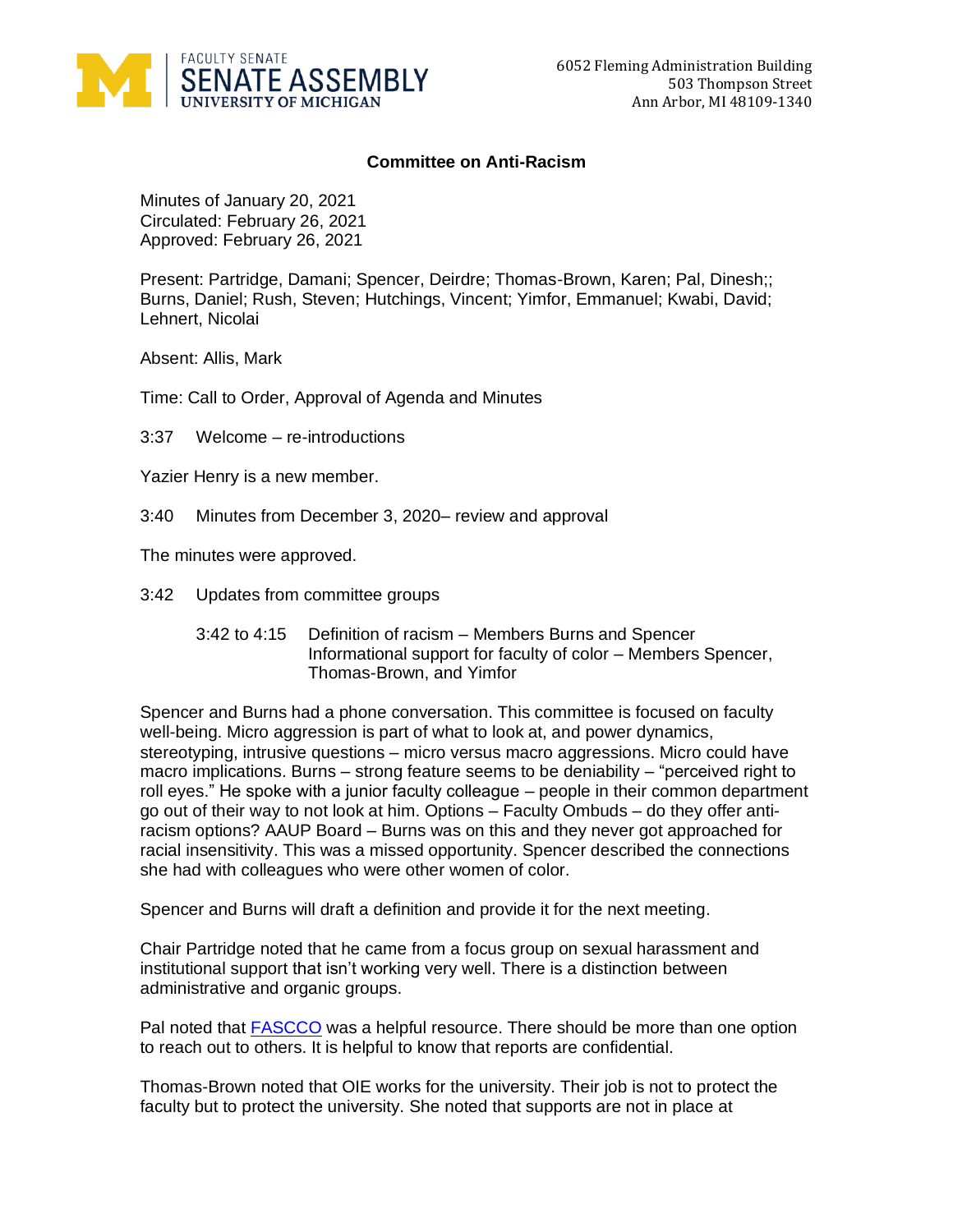

Dearborn. Thomas-Brown stated that when it benefits the university, Dearborn and Flint are inlcuded, but they are excluded otherwise.

Burns asked about legal standing. An employment contract would provide that.

4:15 to 4:30 Data and statistics – Members Hutchings and Yimfor

Hutchings is exploring statistics based on diversity. He is on a college committee. He has identified resources that are available.

<https://diversity.umich.edu/data-reports/>

It was noted that there has been no central accounting or data about racist hiring practices, but more information may be available now.

2015-2019 – the good news is that the data is there, the bad news is that it looks as it can be expected to look.

- 4:30 Concretizing potential projects
	- Who should be invited to meet with the group?
	- Analyze data and come up with concrete proposals
	- Come up with an event which can help advertise presence and purpose

Other thoughts

- Burns "great data horizontally" cases where black colleagues were "dumped" He experienced when two black faculty were let go. These faculty did well at another high level institution.
- Standards are different when you go up for tenure more direct questioning, undermining credibility
- Professional isolation, double standard not invited to things colleagues are invited to attend.
- Establish employee resource group that can help aggregate data, and what are the research practices – create resource that goes beyond advice to facilitate faculty of color. The group will need to identify what they experience.

Thomas-Brown identified issues that faculty of color face:

- 1. macroaggressions
- 2. double standards: Face different standards and expectations
- 3. unconscious bias
- 4. workplace harassment
- 5. professional isolation
- 6. receive less support from their managers
- 7. less likely to have bosses who promote their work contributions to others